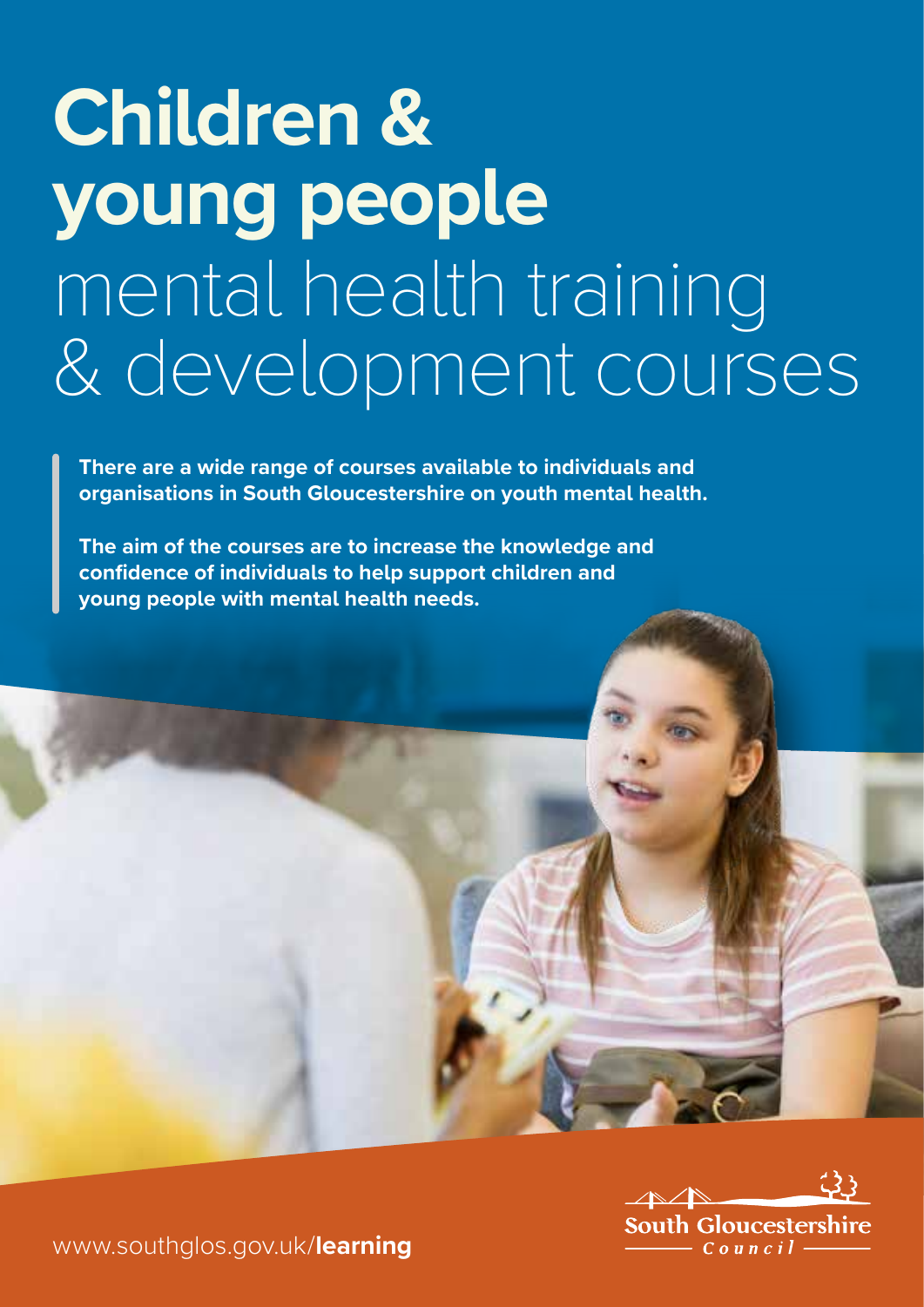## **Children & young people** mental health training & development courses

| <b>Course title</b>                                                                      | <b>Duration</b>  | <b>Details</b>                                                                                                                                                                                                                                                                                                                                                                                                                                                                                                                 |
|------------------------------------------------------------------------------------------|------------------|--------------------------------------------------------------------------------------------------------------------------------------------------------------------------------------------------------------------------------------------------------------------------------------------------------------------------------------------------------------------------------------------------------------------------------------------------------------------------------------------------------------------------------|
| <b>Courses offered by South Gloucestershire Council</b>                                  |                  |                                                                                                                                                                                                                                                                                                                                                                                                                                                                                                                                |
| Promoting positive youth mental health                                                   | Half or full day | A great introduction to mental health and emotional wellbeing, mental health problems, how to respond to<br>emotional distress and promoting resilience in all young people.                                                                                                                                                                                                                                                                                                                                                   |
|                                                                                          |                  | Full day includes a visit from Off the Record and Kooth                                                                                                                                                                                                                                                                                                                                                                                                                                                                        |
| Youth mental health first aid                                                            | 1 or 2 days      | This course will teach you the skills and confidence to spot the signs of mental health issues in a young<br>person, offer first aid and guide them towards the support they need.                                                                                                                                                                                                                                                                                                                                             |
| <b>ACE ambassador training</b>                                                           | Half day         | Adverse Childhood Experiences (ACEs) are negative experiences in early life and childhood that can have an<br>impact on health and wellbeing throughout life. This training is for participants who have signed up to be ACE<br>ambassadors and already have a basic awareness of ACEs and their impacts across the life course.                                                                                                                                                                                               |
| <b>STORM</b><br>- skills training in suicide prevention &<br>self-harm mitigation        | 2 days           | This course is suitable for employees working with complex people or situations. It aims to develop skills and<br>confidence in order to help children and young people around self-harm and suicide prevention.                                                                                                                                                                                                                                                                                                               |
| Courses offered by Primary Mental Health Service - focus on specific mental health needs |                  |                                                                                                                                                                                                                                                                                                                                                                                                                                                                                                                                |
| <b>Anxiety in 5-11yr olds</b>                                                            | 3 hours          | Workshop on recognising and helping children with anxiety. The course covers what anxiety is and having an<br>understanding of anxiety, the different types of anxiety and how children are affected by anxious parents?                                                                                                                                                                                                                                                                                                       |
| <b>Anxiety &amp; school refusal</b>                                                      | 3 hours          | Workshop on recognising and helping teenagers with anxiety. Using tools, strategies and sharing resources.                                                                                                                                                                                                                                                                                                                                                                                                                     |
| <b>ADHD &amp; ASC in schools</b>                                                         | 3 hours          | Recognising and supporting young people with Attention Deficit Hyperactivity Disorder (ADHD) or Autistic<br>Spectrum Condition (ASC). Using tools, strategies and sharing resources to support good mental health.                                                                                                                                                                                                                                                                                                             |
| <b>Urgent mental health concerns</b>                                                     | 3 hours          | Provides an understanding of urgent mental health concerns in children and young people. Includes hearing<br>voices, psychosis, self-harm, suicide and eating disorders.                                                                                                                                                                                                                                                                                                                                                       |
| Low mood & depression                                                                    | 3 hours          | Workshop provides an understanding of low mood and depression, increases understanding of how risk and<br>resilience can impact on individual presentations and recovery.                                                                                                                                                                                                                                                                                                                                                      |
| <b>Emotional regulation;</b><br>primary & secondary                                      | 3 hours          | To understand how children and young people learn emotional regulation in their development and<br>attachment to care givers. What can be done if emotional regulation skills have not been learned in early<br>childhood?                                                                                                                                                                                                                                                                                                     |
| <b>Trauma &amp; bereavement</b>                                                          | 3 hours          | Workshop covers attachment theory, trauma and bereavement related to children and young people.                                                                                                                                                                                                                                                                                                                                                                                                                                |
| <b>Body image &amp; eating disorders</b>                                                 | 3 hours          | Provides an understanding of body image and eating issues and when to be concerned.                                                                                                                                                                                                                                                                                                                                                                                                                                            |
| <b>Courses offered by Off the Record</b>                                                 |                  |                                                                                                                                                                                                                                                                                                                                                                                                                                                                                                                                |
| <b>Resilience Lab</b><br>- Train the Trainer                                             | 2 days           | This two day training gives you the means to deliver Resilience Labs within in your setting. Resilience Lab<br>offers psycho-educational workshops developed around the evidence-based principles of Positive Psychol-<br>ogy. All the sessions work towards equipping young people with a toolkit of strategies to help them not just<br>cope, but overcome challenges they face in life. Sessions are based on five different themes: pressure proof,<br>making friends with stress, thinking traps, stronger and reach out. |